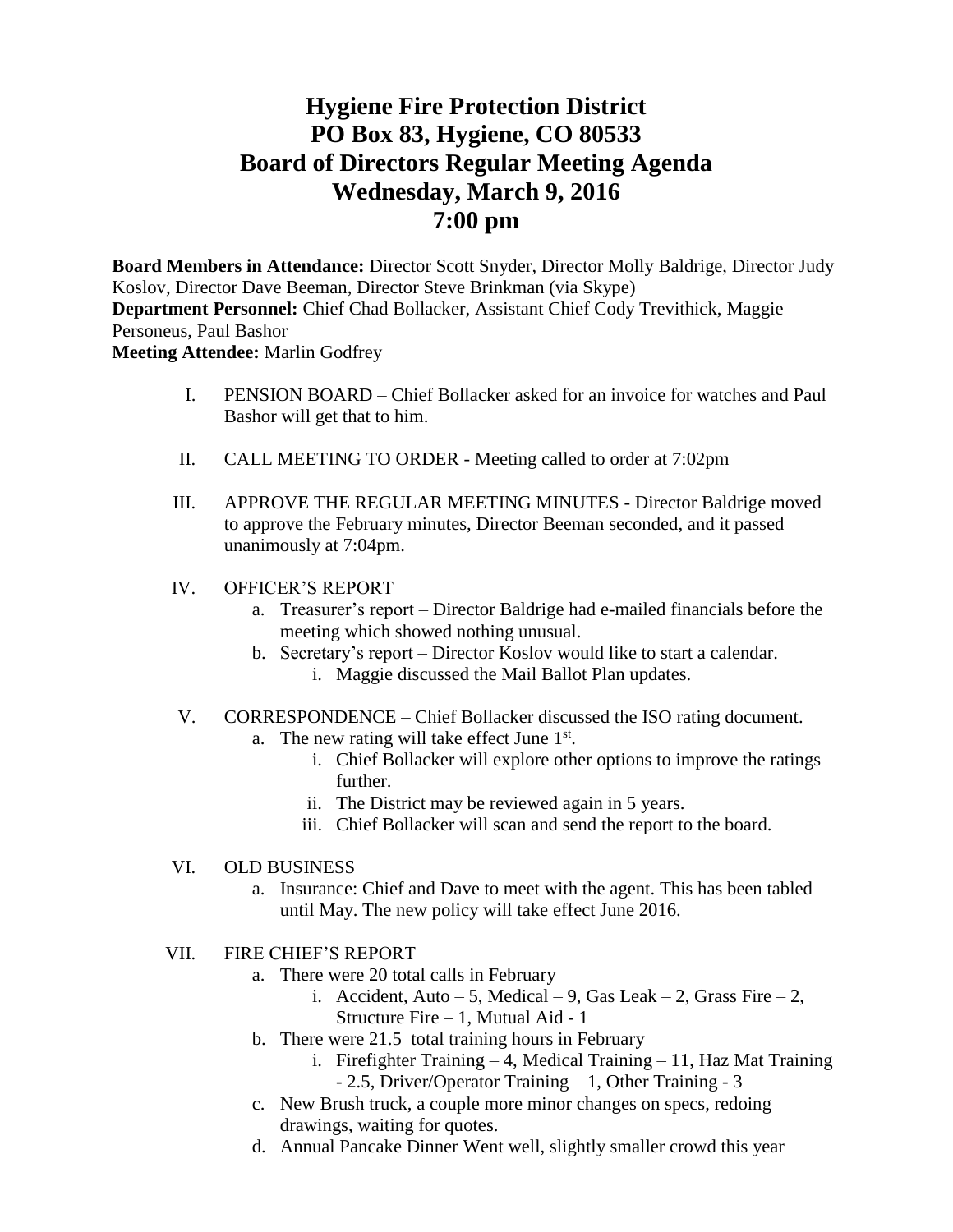- e. Apparatus bay lighting has been replaced
- f. ISO grading card arrived, official score has not been published yet
- g. We have 2 new applicants being sworn in at end of month.
- h. Diversity Harassment Training Options
- i. Donation Link added to Website
- j. ESCI presentation on March 19th at 10am
- k. Mil Levy Committee Meeting on Monday 3/14 at 6pm
- l. Truck Committee for new engine design Meeting on Tuesday 3/15 at 6pm
- m. Marlin Godfrey is a retired firefighter interested in purchasing one of the fire trucks.
	- i. The board would like to research the value of the truck before considering any formal offers.
	- ii. Chief Bollacker will check with Lyons Gaddis to see if there is a legal requirement for disposing of assets.
- n. Director Beeman moved to allow Chief Bollacker to postpone auction of the truck. Director Koslov seconded, and it passed unanimously at 7:54pm.

# VIII. NEW BUSINESS –

- a. Schedule Chief's annual review Director Snyder will solicit input from the firefighters beforehand. An executive session will be held in April. Director Baldrige asked Director Brinkman if he had a form to use to ask for feedback.
- b. Election Judges Maggie is responsible for hiring the election judges. She will pursue people from the list that Patty Stahl will send her. She will also look into the training requirement and options. Ideally the training will be done at the lowest cost possible. SDA offers training opportunities in March/April according to their website.
- c. Discussion of Pro Statement Director Beeman sent his first draft to the board for review and editing. Director Baldrige will look at the versions and make some suggestions.
- d. Discussion of Information Distribution for Election We can post anything that is public record; Ballot Certification, Mail Ballot Plan, ESCI report, Mill Levy history, current budget, apparatus replacement schedule, tables that Director Brinkman compiled to show Mill Levy comparisons between comparable fire districts.
- IX. AUDIENCE BUSINESS None
- X. DEEP DIVE None
- XI. ADJOURNMENT Director Baldrige moved to adjourn. Director Koslov seconded, and it passed unanimously at 8:52pm.

Reminders: March 14, 6:00 PM, Election Committee; March 19, 10:00 AM, ESCI Presentation

# **Director Tasks**